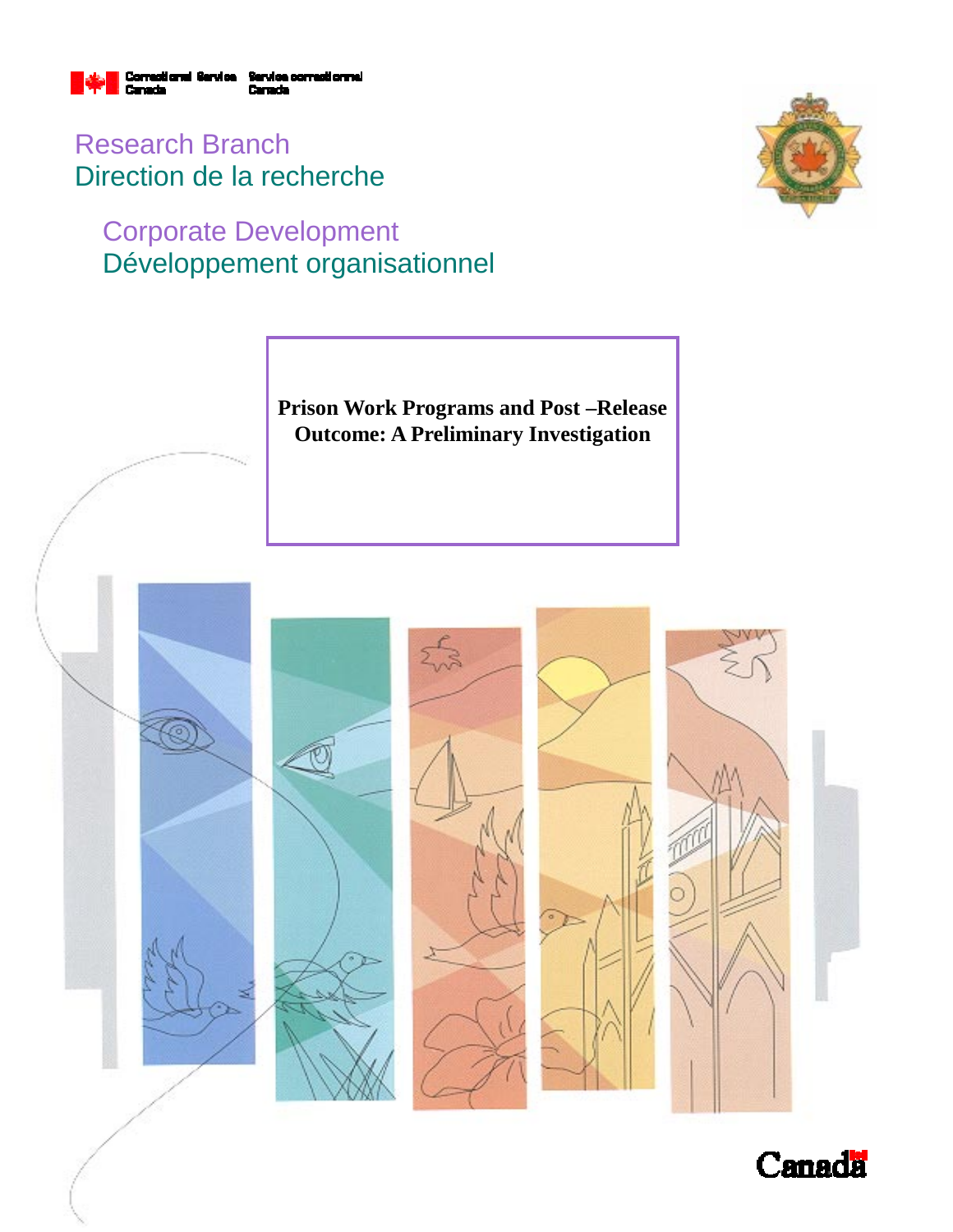# **Prison Work Programs and Post-release Outcome: A Preliminary Investigation**

by

Laurence L. Motiuk Raymond L. Belcourt

Research Division Correctional Service of Canada

This report is also available in French. Ce rapport est également disponible en français. Veuillez vous adresser au Secteur de recherche et développement, Service Correctionnel du Canada, 340 Laurier ouest, Ottawa (Ontario) K1A 0P9. Should additional copies be required they can be obtained from Correctional Research and Development, Correctional Service of Canada, 340 Laurier Ave., West, Ottawa, Ontario, K1A 0P9.

**43**

January, 1996 **Research Report N° R -**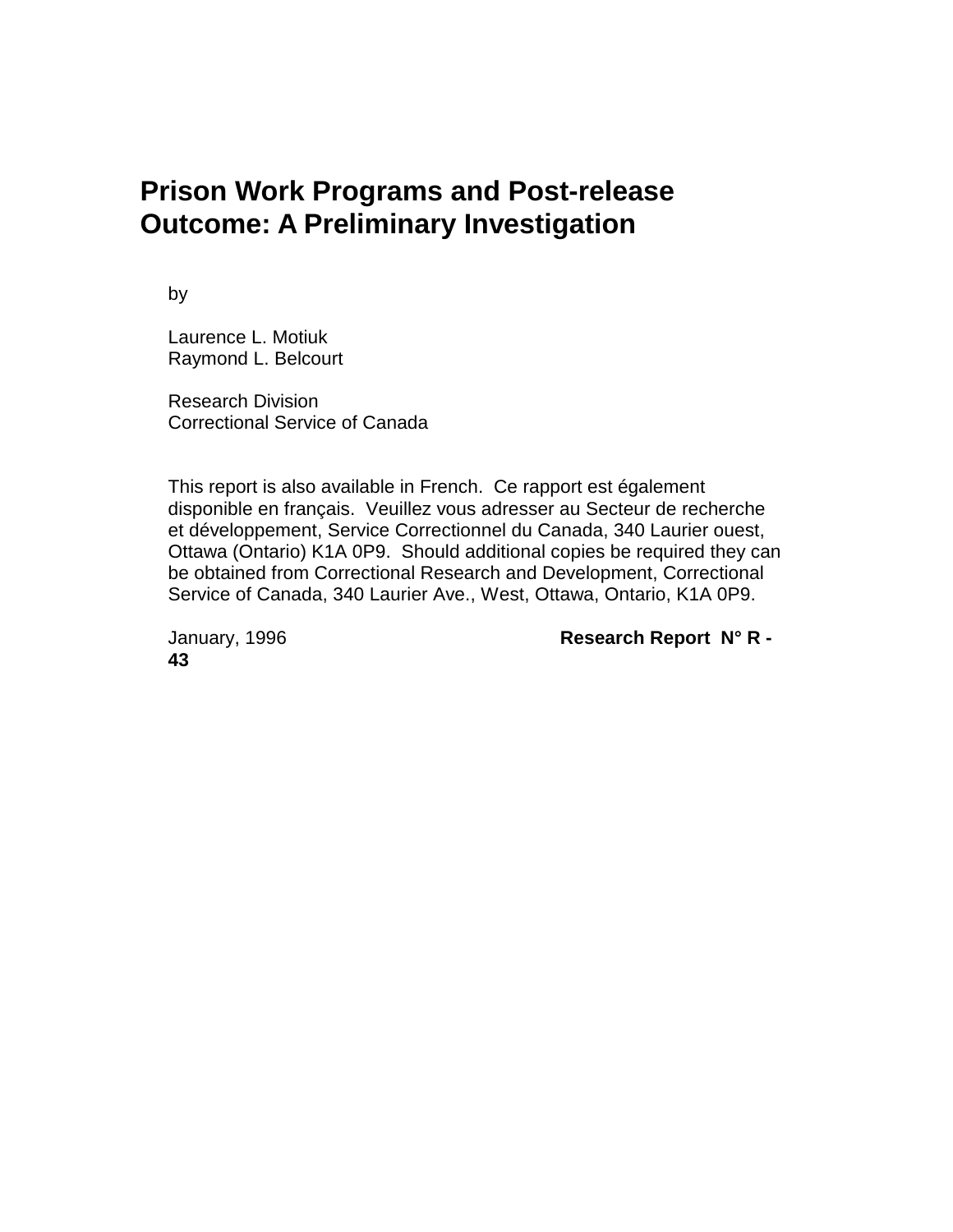# **Table of Contents**

#### **PRISON WORK PROGRAMS AND POST-RELEASE OUTCOME: A PRELIMINARY INVESTIGATION 1**

**I: Introduction 3**

**Il Present Study 4**

A. Major Aim of the Study 4

- B. Sample Selection 4
- C. Data Gathering Strategy 5

**Ill Findings 5**

A. Sample Characteristics 5

B. Post-release Recidivism: Federal Re-admission 5

Table 1. Federal Re-admission Rates by Release Type 6

Table 2. Regional Distribution of Federal Re-admission Rates 7

C. Controlling for Risk: Statistical Information on Recidivism 7 Table 3 The Distribution of CORCAN Participants Assessed by the Statistical Information on Recidivism Scale-(revised) 8 Table 4 Outcomes of CORCAN Participants by Risk Level 9

D. Release Timing, Risk and Outcome 9

**IV: Discussion 9**

**V: References 11**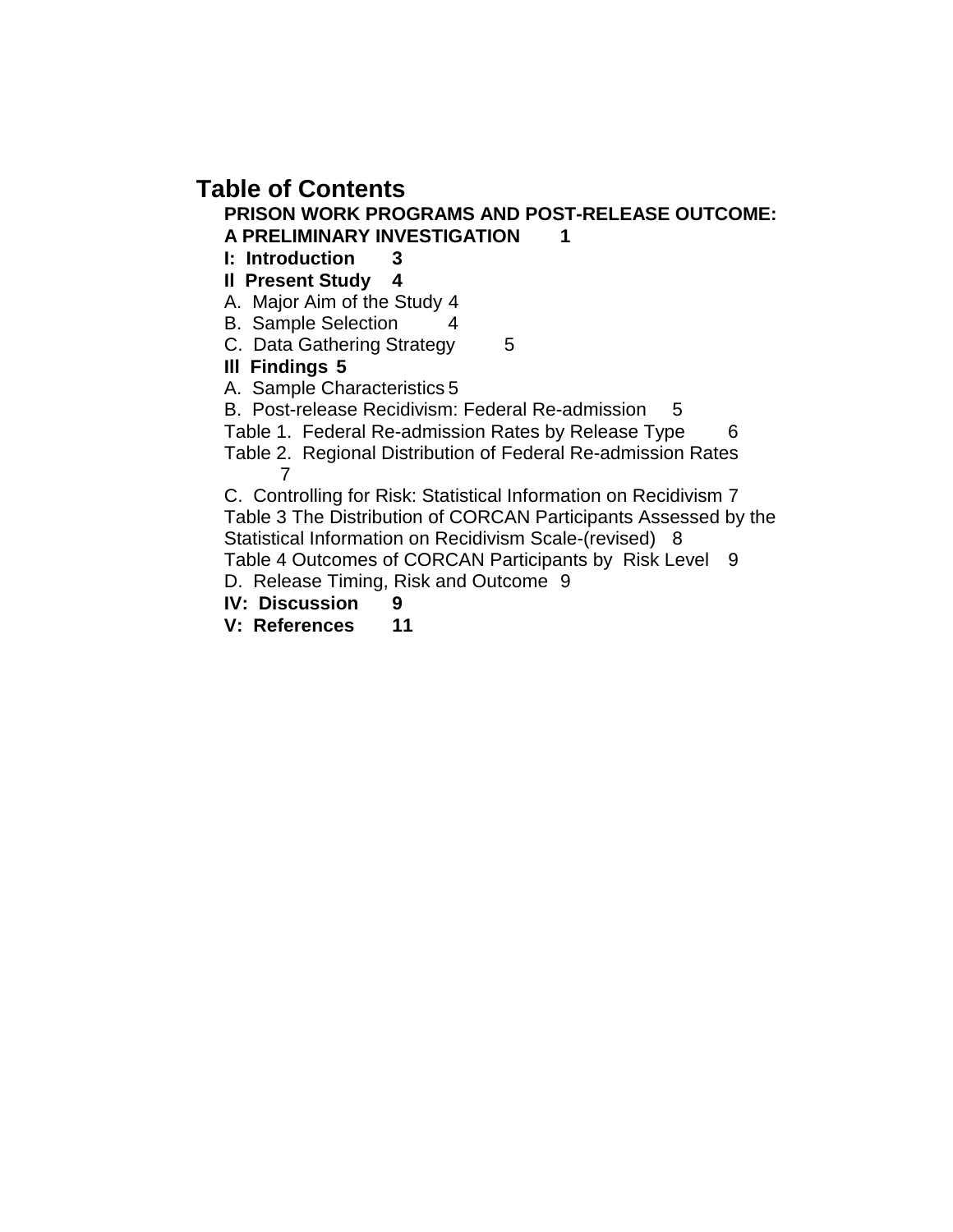### **I: Introduction**

A considerable amount of correctional effort, both in Canada and the United States, has been directed towards the development and maintenance of prison industries (Miller, Funke, & Grieser, 1983). In addition, it has been widely accepted that the occupational skills developed during participation in prison industries enhances offender post-release employment, thereby decreasing the likelihood of recidivism (Rossi, Berk, & Lenihan, 1980). In keeping with this view, offender employment programs such as CORCAN in Canada and UNICOR in the United States have been established to provide offenders with work experience and training comparable to workers in the private sector. The expectation is that employing offenders will offset both industry and incarceration costs, improve the employability of offenders upon release and have some impact on post-release recidivism.

Although preliminary evaluations of Canadian prison industry programs revealed that program participation increased inmate employability (Moors & Naoum, 1982), further investigation was recommended to obtain information on post-release outcome. Despite the fact that recidivism statistics are often used as a benchmark for assessing the "effectiveness" of correctional programs, the use of this outcome criteria has been questioned in this area (Hylton, 1979/80). However, as Gottfredson (1980) pointed out, stressing a criterion problem is a common technique for attempting to refute claims of "effectiveness" or to dismiss claims of "ineffectiveness". Nevertheless, several published studies have reported on the extent to which prison work experience is related to post-release recidivism (Knox & Stacey, 1978).

In a Canadian study, Waller (1974) compared adult offenders released from Ontario federal penitentiaries who remained free in the community with those who were re-arrested within 12 months. Waller found that having held a skilled job(s) in prison, holding a prison job less long, and having spent fewer months in occupational skills training were unrelated to postrelease recidivism.

Similarly, Markley, Flynn, and Bercaw-Dooen's (1983) five year follow-up study of adult offenders that compared 101 inmates who had completed at least three-fourths of an occupational skills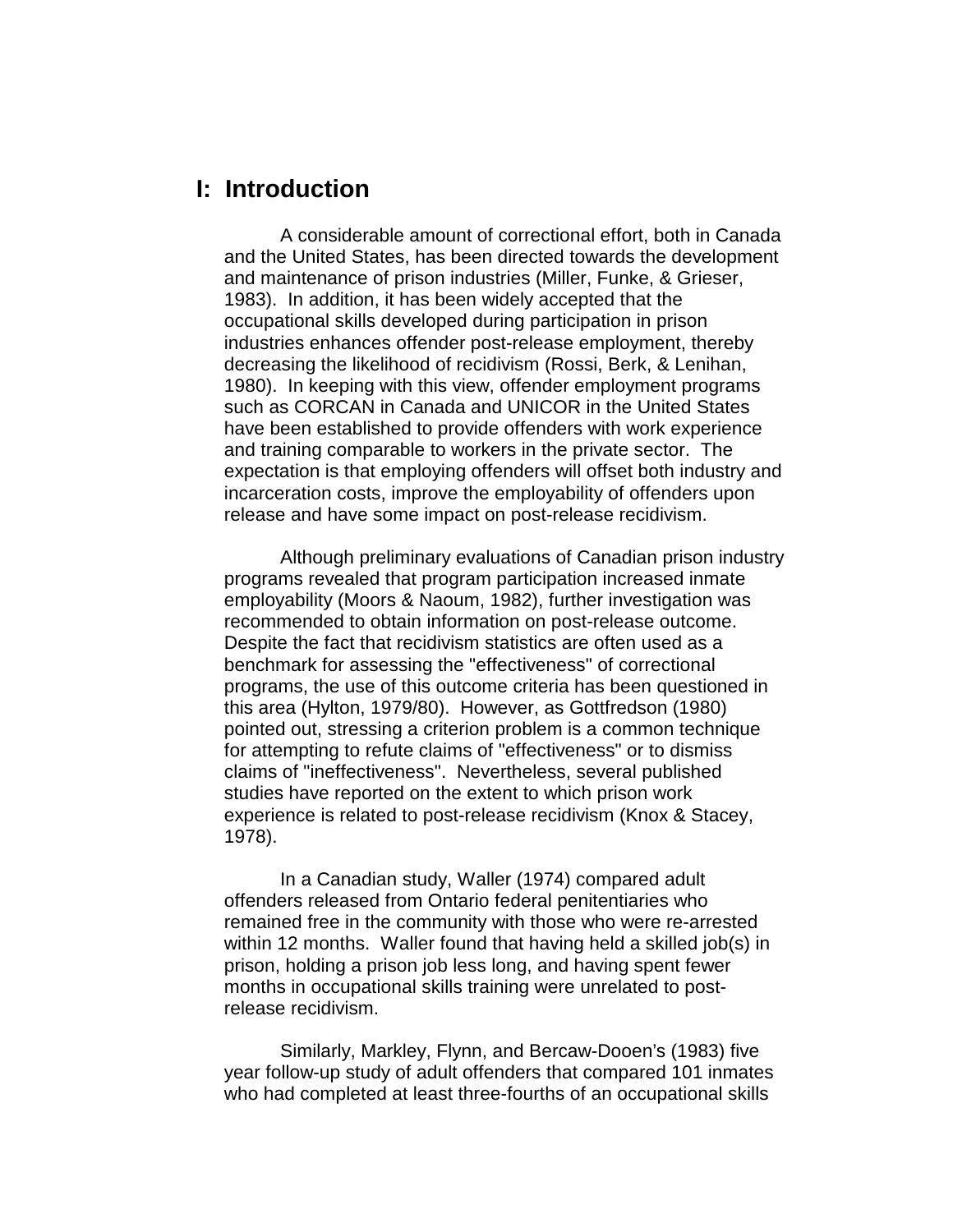training program to a matched group (i.e., age, sex, ethnic origin, educational attainment, and skill level prior to training) of adult offenders sentenced to the same detention center found no significant difference in the rate of post-release recidivism (arrest). Although offender skills training was shown to be unrelated to recidivism, Markley et al. (1983) did report that other variables seemed to affect outcome. For example, those offenders who were younger, single or divorced/separated, and not living with family prior to their incarceration had higher levels of recidivism. It was further suggested that inmates involved in work programs may require additional programming (such as educational, financial, family, substance abuse/use and emotional) to obtain maximum benefit from occupational skills training.

Prison industry participation appears to be logically consistent with the notion of offender rehabilitation (Parker, 1978). But, as Glaser has pointed out (1964), many prisons have trouble providing meaningful work, lack incentives to properly motivate offenders, poorly record work performance, and place only a small number of offenders in jobs that utilize their prison industry experience in community jobs.

Although Glaser (1964) contends that it would be surprising to find anyone expecting to find a relationship between prison work experience and recidivism rates, there has been (and continues to be) widespread interest in modernizing both the goals and operations of prison industries (Miller, Funke, & Grieser, 1983). A list of well-established correlates of criminal behavior includes long periods of unemployment and points to low levels of personal educational, vocational or financial achievement and, in particular, unstable employment as a major recidivism risk factor (Andrews & Bonta, 1994). Indeed, a follow-up study of 573 recent releases from federal institutions (within six months) found that offenders with employment problems had a greater likelihood of failing on conditional release (Motiuk & Brown, 1994).

This study is a first look at the relationship between inmate participation in CORCAN programs and post-release outcome. Our focus in this first report is limited to one important aspect of a postrelease investigation -- specifically, the ability of an industrial program to impact on recidivism.

### **Il Present Study**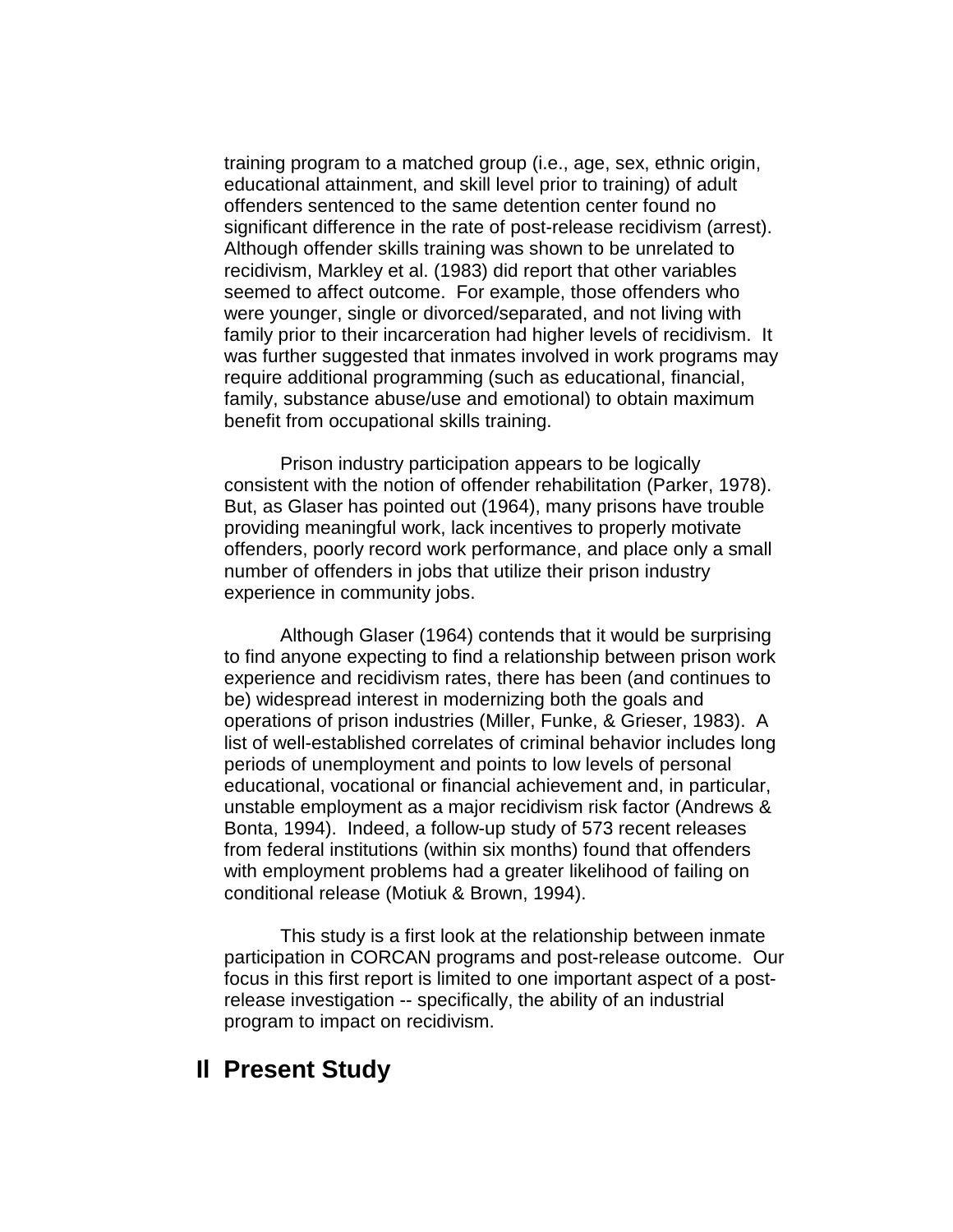### **A. Major Aim of the Study**

The primary focus of this research was to explore the post-release recidivism of former CORCAN participants.

### **B. Sample Selection**

A pool of potential participants was obtained from CORCAN program site representatives for the calendar years 1992, 1993 and 1994. A study sample was then created by identifying adult male offenders who had started and completed a prison work program within the three-year period. Inmates whose participation in a CORCAN program was less than six months (from start to end) were excluded from the sample.

From the 2,026 offenders who had uninterrupted participation in an offender employment program for at least six months, 300 were selected because they were within one-month of their release date. That is, they had been employed over an extended period just prior to their return to the community. Further selection criteria produced a sample of 277 offenders who had been released and were available for at least a one-year follow-up.

### **C. Data Gathering Strategy**

Three types of information was gathered: 1) background characteristics -- admission date, release date, release status, region, age, ethnicity, type of offence, sentence length; 2) work program information -- institution, type of program, start date, end date, time spent in program; and 3) post-release recidivism data -- information on readmission to federal custody (with and without new offenses) and new convictions.

Most of the information was extracted from the Correctional Service of Canada's Offender Management System (an automated database). Information as to each offender's nature of work, starting date and termination date were obtained from the various CORCAN sites. Reconviction data was obtained directly from the Canadian Police Information Centre system.

## **Ill Findings**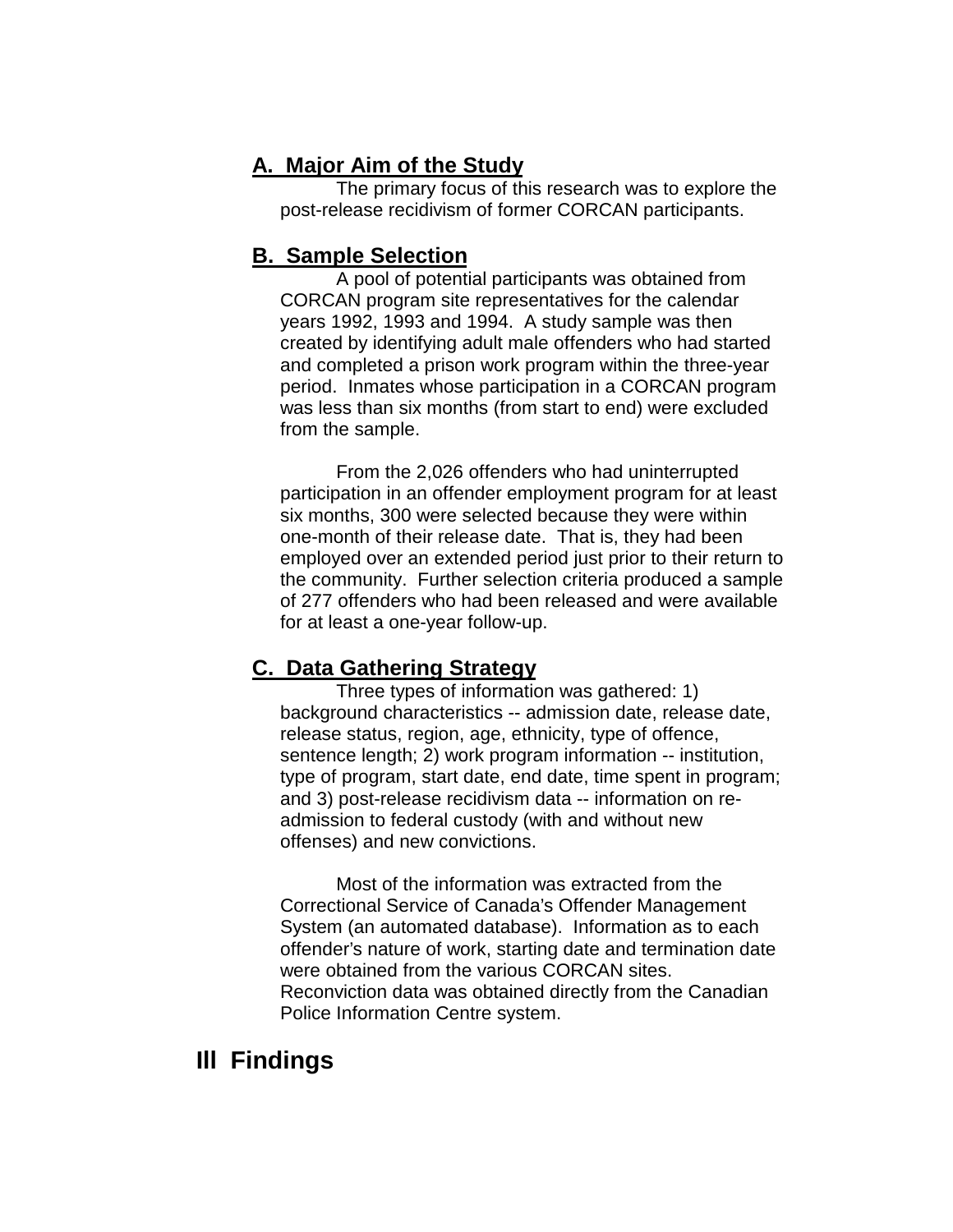#### **A. Sample Characteristics**

The former CORCAN participants in the follow-up sample were mostly non-native (88.4%), about half were younger than 31, two-thirds were single, and nearly threequarters were serving their first federal term of incarceration and serving a sentence of less than five years (76.5%). Nearly one-half of the sample was incarcerated for a new offence, while the other half had their conditional release revoked (about 15% for a new offence). The offenders participated in 32 different federal institutions and were involved in either fabrication (36.9%), industries (28.2%), agriculture (21.8%), painting (8.7%), micro-filming (1.5%), welding (1.5%), printing (1%) or other (.5%). Job description codes were not made available for about one-third of the sample.

Of the 277 offenders who were available for at least a one-year post-release follow-up, 65 (23.5%) were released on day parole, 52 (18.8%) were released on full parole and 152 (54.9%) were released on statutory release. Eight participants (2.8%) were released at the end of their sentence. The average length of post-release follow-up was 1.6 years (range  $=$  1 to 3 years).

#### **B. Post-release Recidivism: Federal Re-admission**

Table 1 illustrates the relationship between type of release and return to federal custody -- both for any readmission (conditional release revocation for technical reasons or for a new offence, or commission of an offence while not on conditional release) and re-admission for a new offence(s). For any re-admission to federal custody, we see that the day parole group had the highest rate of return (54.5%) relative to the follow-up sample base rate of return (39.5%). However, this changes dramatically when we look at returns to federal custody for a new offence(s). The former CORCAN participants released on statutory release had a significantly higher rate of return for a new offence(s) relative to the other release groups ( $p < .03$ ).

It would appear that the overall rate of (any) readmission to federal custody for CORCAN participants is comparable to the general offender population (39.5% versus 37.1%). However, former participants in prison work programs released on full parole and statutory release seem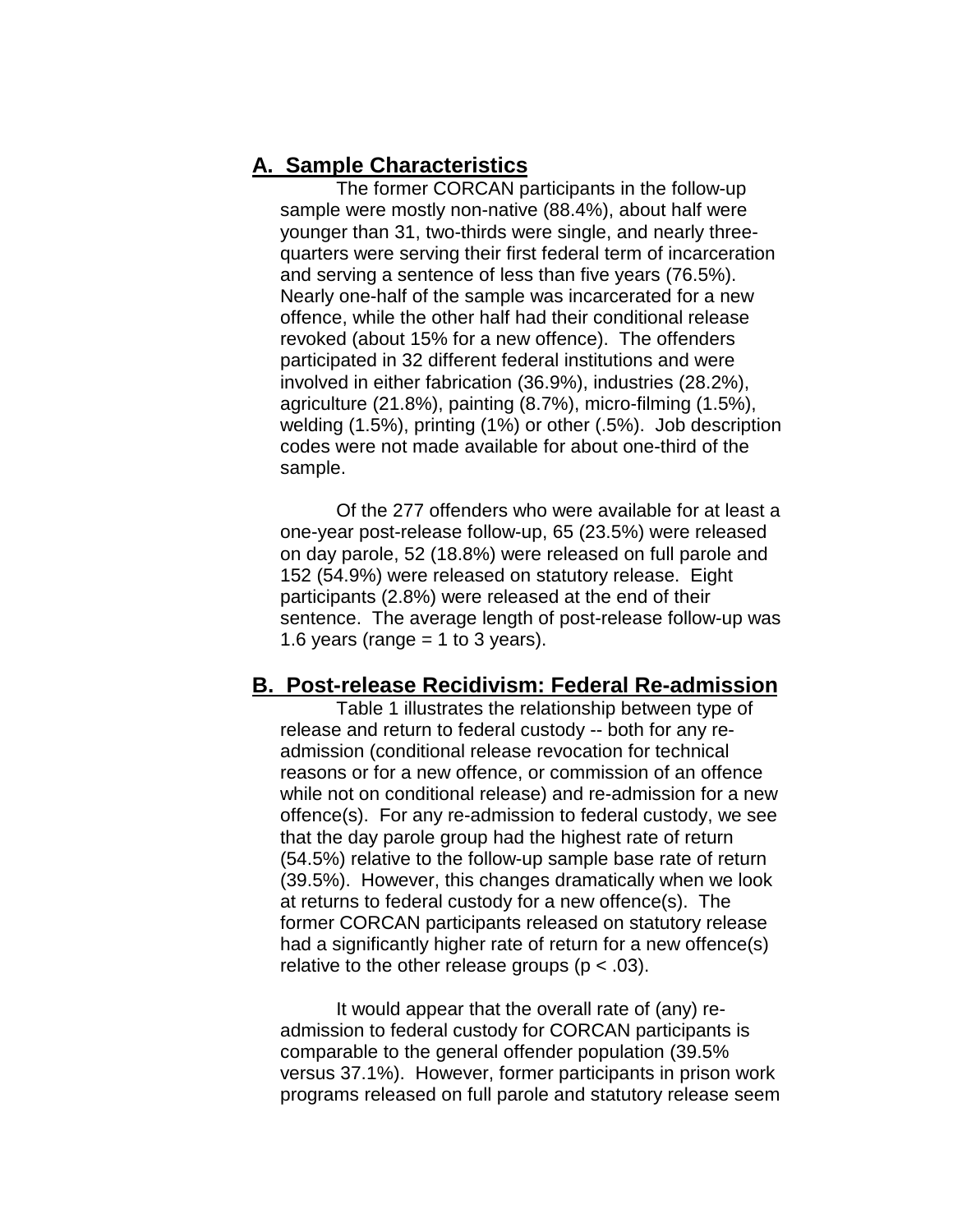to have fared considerably better than the general population in terms of any return to federal incarceration (17.3% versus 25.1% and 40.8% versus 46.6%, respectively) but did not do as well as the general population on day parole (54.5% versus 41.6%) [Nouwens, Motiuk & Boe, 1993].

| <b>RELEASE</b><br><b>TYPE</b> |                  | <b>FEDERAL</b><br><b>RE-ADMISSION</b><br>(ANY) | <b>FEDERAL</b><br><b>RE-ADMISSION</b><br>(NEW OFFENCE) |
|-------------------------------|------------------|------------------------------------------------|--------------------------------------------------------|
| <b>DAY PAROLE</b>             | 23.5%            | 54.5%                                          | 9.2%                                                   |
|                               | (65)             | (38)                                           | (6)                                                    |
| <b>FULL</b>                   | 18.8%            | 17.3%                                          | 1.9%                                                   |
| <b>PAROLE</b>                 | (52)             | (9)                                            | (1)                                                    |
| <b>STATUTORY</b>              | 54.9%            | 40.8%                                          | 17.8%                                                  |
| <b>RELEASE</b>                | (152)            | (62)                                           | (27)                                                   |
| <b>SENTENCE</b>               | 2.8%             | n/a                                            | n/a                                                    |
| <b>EXPIRY</b>                 | (8)              |                                                |                                                        |
|                               | <b>BASE RATE</b> | 39.5%                                          | 12.3%                                                  |
|                               |                  | (109)                                          | (34)                                                   |

**Table 1. Federal Re-admission Rates by Release Type**

Note:  $n/a$  = not applicable.

Table 2 sets out the regional distribution of federal re-admission rates [any and for a new offence(s)] of the former CORCAN participants. Offenders from the Quebec (35.4%) and Prairies (28.9%) regions accounted for the largest proportion of the follow-up sample. For any return to federal custody, we see that the Quebec and Pacific regions had the highest rates of re-admission (46.9% and 46.7%, respectively), and both rates were higher than the follow-up sample base rate of return (39.4%). Interestingly, only the Quebec region had a significantly higher rate of return for a new offence(s) relative to the other regions ( $p < .001$ ), while no CORCAN participants in the Pacific region were returned to federal custody for a new offence.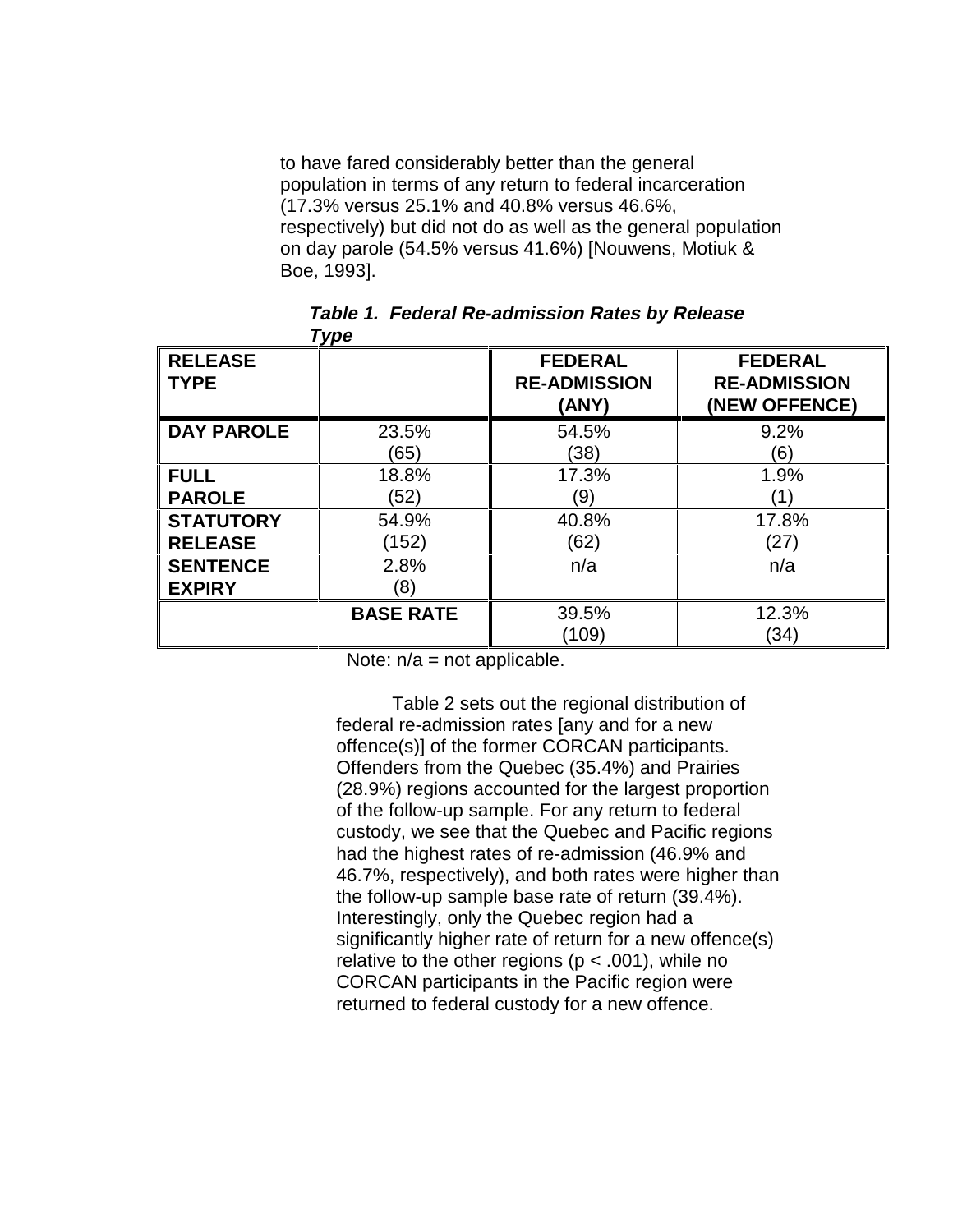|                 | uunnoolon ruuoo  |                                                |                                                        |
|-----------------|------------------|------------------------------------------------|--------------------------------------------------------|
| <b>REGION</b>   |                  | <b>FEDERAL</b><br><b>RE-ADMISSION</b><br>(ANY) | <b>FEDERAL</b><br><b>RE-ADMISSION</b><br>(NEW OFFENCE) |
| <b>ATLANTIC</b> | 11.2%<br>(31)    | 32.3%<br>(10)                                  | 3.2%<br>$^{\prime}$ 1                                  |
|                 |                  |                                                |                                                        |
| <b>QUEBEC</b>   | 35.4%            | 46.9%                                          | 23.5%                                                  |
|                 | (98)             | (46)                                           | (23)                                                   |
| <b>ONTARIO</b>  | 13.7%            | 23.7%                                          | 7.9%                                                   |
|                 | (38)             | (9)                                            | (3)                                                    |
| <b>PRAIRIES</b> | 28.9%            | 37.5%                                          | 8.8%                                                   |
|                 | (80)             | (30)                                           | 7)                                                     |
| <b>PACIFIC</b>  | 10.8%            | 46.7%                                          | 0.0%                                                   |
|                 | (30)             | (14)                                           | (0)                                                    |
|                 | <b>BASE RATE</b> | 39.5%                                          | 12.3%                                                  |
|                 |                  | (109)                                          | (34)                                                   |

**Table 2. Regional Distribution of Federal Readmission Rates**

### **C. Controlling for Risk: Statistical Information on Recidivism**

To estimate the level of risk of re-offending for the former CORCAN participants, we administered the Statistical Information on Recidivism-(revised) scale. However, unavailable criminal history information only allowed for the assessments of 269 offenders. Table 3 breaks down the SIR-(revised) risk groups by release type. While the average SIR-(revised) total score for the CORCAN participants was -1.3 (SD = 9.6, R = -22 to 23), slightly more than half of the group were in the "very good" to "fair" risk groups (meaning 50% or better probability of no re-arrest within three years post-release).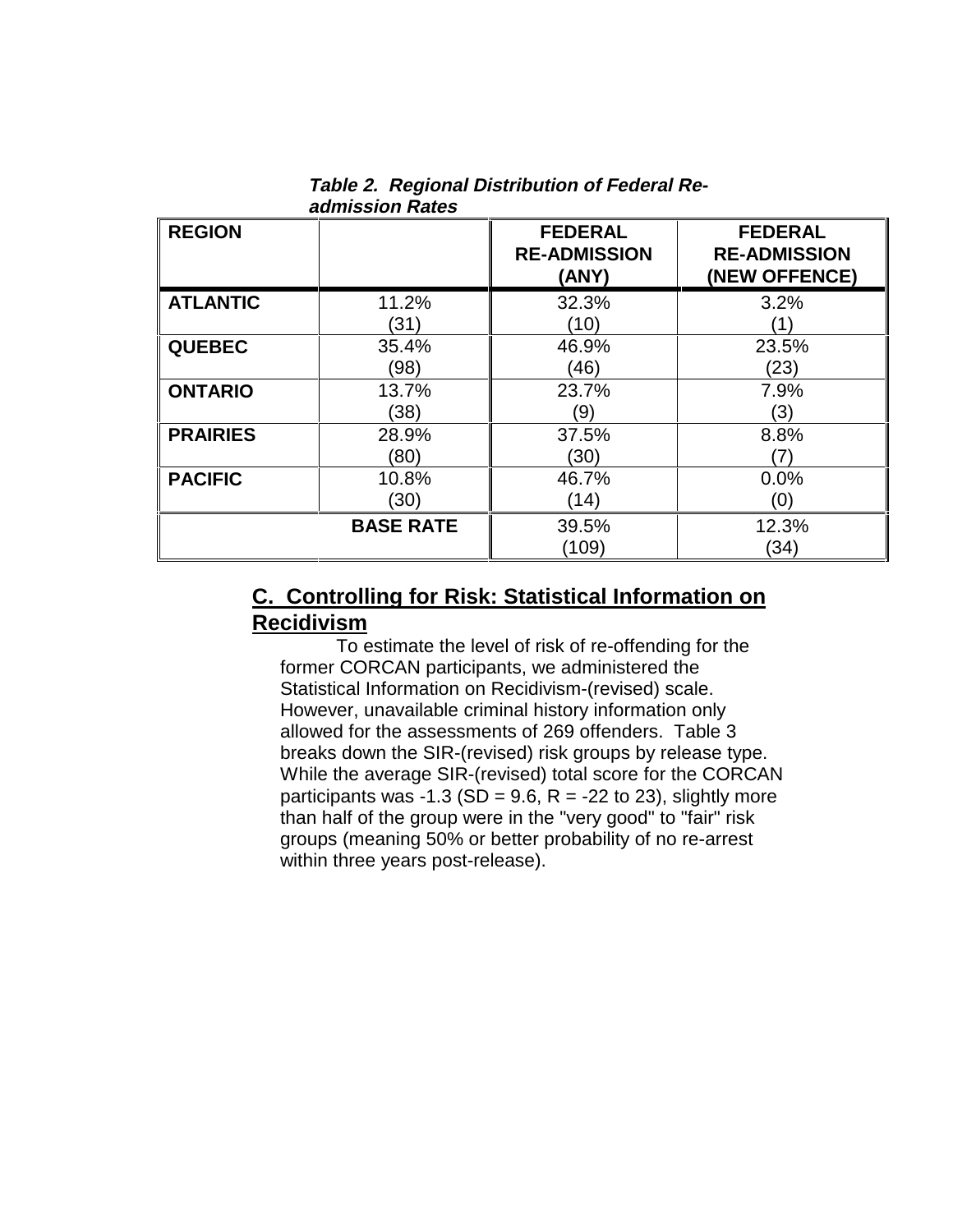#### **Table 3 The Distribution of CORCAN Participants Assessed by the Statistical Information on Recidivism Scale- (revised)**

| <b>Risk</b>      |              | Day Parole |               | <b>Full Parole</b> |      | <b>Stat Rel/Sent Exp</b> |      |
|------------------|--------------|------------|---------------|--------------------|------|--------------------------|------|
| Category         | p            | n          | $\frac{9}{6}$ | n                  | %    | n                        | %    |
| <b>Very Poor</b> | 66%          | 21         | 35.0          | 4                  | 7.8  | 43                       | 27.4 |
| Poor             | 60%          | 5          | 8.3           | 9                  | 17.3 | 34                       | 21.6 |
| Fair             | 50%          |            | 11.7          | 6                  | 11.5 | 28                       | 17.8 |
| Good             | 33%          | 11         | 18.3          |                    | 13.5 | 26                       | 16.6 |
| <b>Very Good</b> | 20%          | 16         | 26.7          | 26                 | 50.0 | 26                       | 16.6 |
|                  | <b>Total</b> | 60         | 22.3          | 52                 | 19.3 | 157                      | 58.4 |

Note:  $p =$  probability of re-arrest within three years.

Table 4 breaks down the re-admission, conviction for any new offence and conviction for a violent offence rates according to risk level (low, high) and release type. The SIR-(revised) scale was significantly related to re-admission ( $r = .23$ ,  $p < .001$ ) and conviction for any new offence  $(r = .21, p < .01)$ but unrelated to conviction for a violent offence. While higher risk level was associated with increased rates of negative post-release outcomes, the former CORCAN participants were found to be performing as well as, or better, than expected in relation to new offences post-release.

Interestingly, more than three-quarters of the former CORCAN participants assessed as high-risk and released on day parole were returned to federal custody, but 40% of these offenders were never convicted of a new offence. A similar result occurred for those assessed as low-risk and released on day parole. On the other hand, an almost equivalent percentage of former CORCAN participants assessed as high-risk and released on either full parole or statutory release were both re-admitted and convicted of a new offence.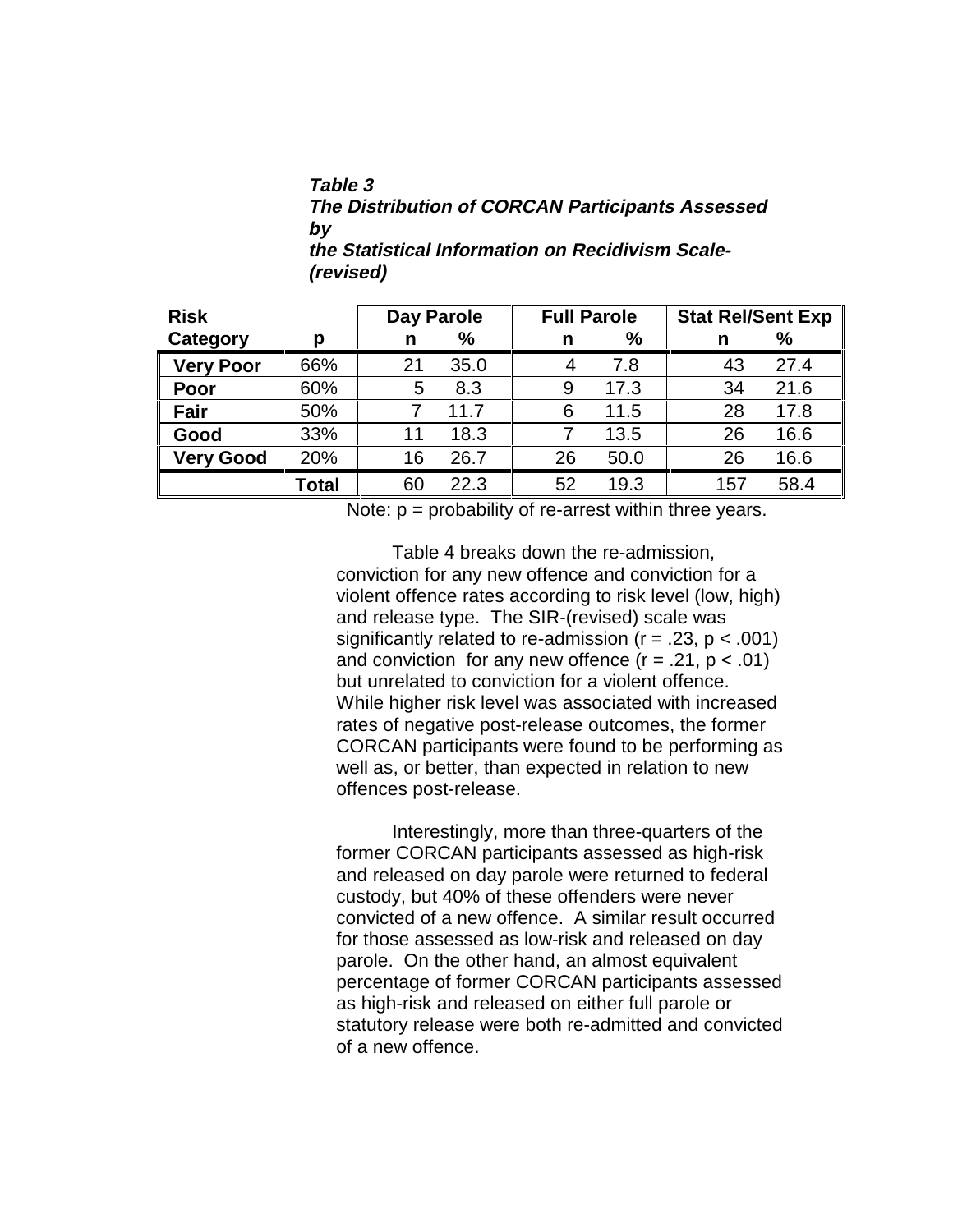**Table 4 Outcomes of CORCAN Participants by Risk Level**

|              |                    | Day Parole |      | <b>Full Parole</b> |               | <b>Stat Rel/Sent Exp</b> |      |
|--------------|--------------------|------------|------|--------------------|---------------|--------------------------|------|
| <b>Risk</b>  |                    | n/N        | %    | n/N                | $\frac{9}{6}$ | n/N                      | %    |
| Low          | Re-                | 14/34      | 41.2 | 6/39               | 15.4          | 30/80                    | 37.5 |
| $p = 33%$    | admission          | 6          | 17.7 | 4                  | 10.3          | 22                       | 27.5 |
|              | <b>Reconvicted</b> | 3          | 8.8  | 0                  | 0.0           | 9                        | 11.3 |
|              | <b>Violent</b>     |            |      |                    |               |                          |      |
| High         | Re-                | 20/26      | 76.9 | 4/13               | 30.8          | 39/77                    | 50.7 |
| $p = 63%$    | admission          | 12         | 46.2 | 4                  | 30.8          | 35                       | 45.5 |
|              | <b>Reconvicted</b> | 6          | 23.1 | 1                  | 7.7           | 13                       | 16.9 |
|              | <b>Violent</b>     |            |      |                    |               |                          |      |
| <b>Total</b> | Re-                | 34/60      | 56.7 | 10/52              | 19.3          | 69/157                   | 44.0 |
| p=48%        | admission          | 18         | 30.0 | 8                  | 15.4          | 57                       | 36.3 |
|              | <b>Reconvicted</b> | 9          | 15.0 | 1                  | 1.9           | 22                       | 14.0 |
|              | <b>Violent</b>     |            |      |                    |               |                          |      |

### **D. Release Timing, Risk and Outcome**

An important question that remains, however, is whether there is a relationship between prison work program participation and the subsequent timing of release. To examine this possibility, we postulated that an offender released before having served four-ninths of their sentence could be considered as having been released "early" while offenders released after serving more than four-ninths of their sentence could be considered as having been released "late". The assumption is that being eligible for full parole at one-third and, within one-third of the time left to serve until statutory release, would constitute an "early" release which is well below the average time served by offenders prior to release. Using this framework, two-thirds of the CORCAN participants were released "early" in their sentences. Although SIR-(revised) risk categories were found to be unrelated to timing of release, type of release was significantly related to the amount of time served. Interestingly, the majority of former CORCAN participants on day parole and full parole were released "early" in their sentence (97% and 85%, respectively).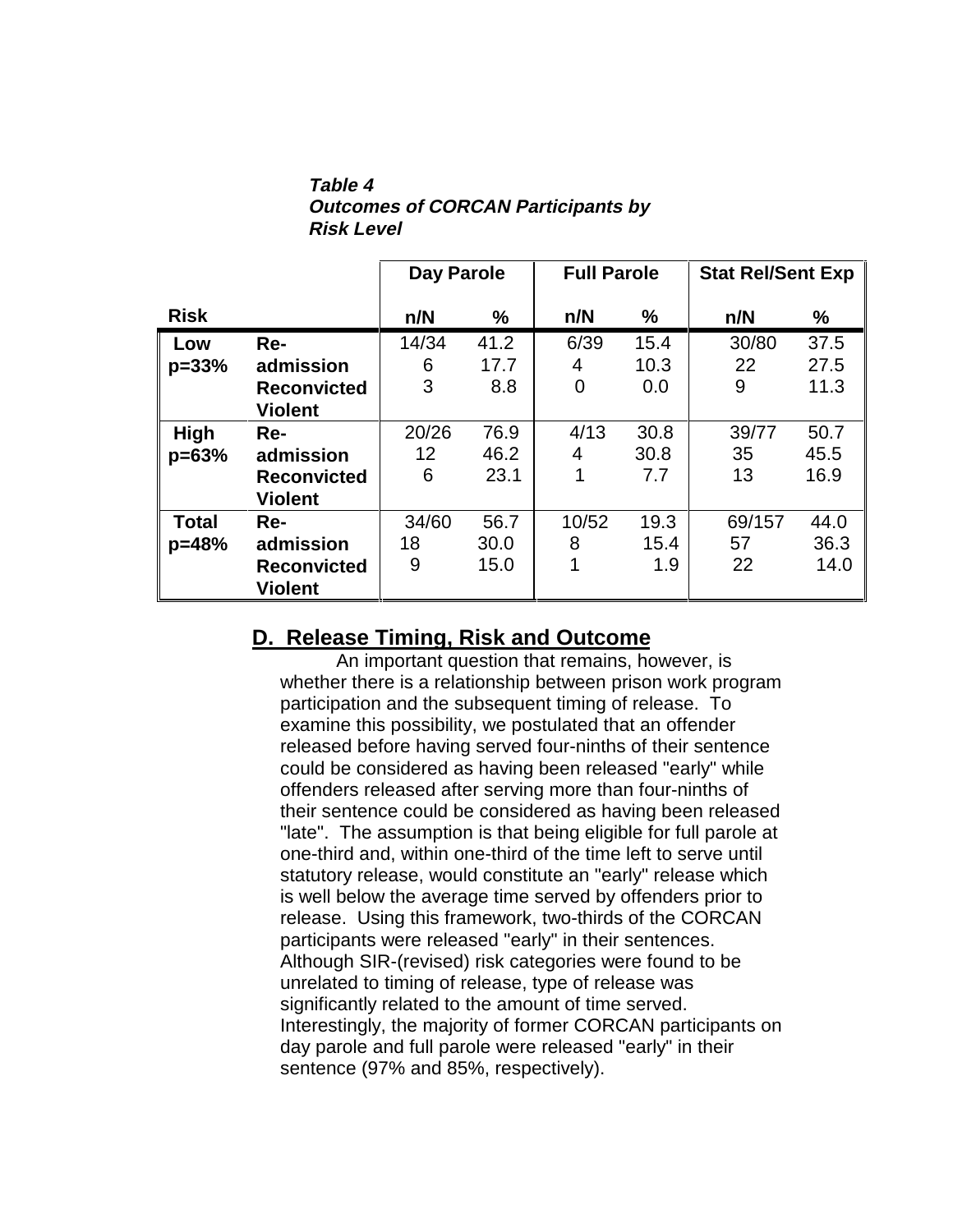## **IV: Discussion**

The results of this preliminary investigation indicate that uninterrupted participation in prison work programs immediately prior to release may have some positive impact on offender postrelease recidivism, particularly for lower risk offenders. Specifically, we found that CORCAN participants released on full parole were considerably less likely to return to federal custody for any reason than offenders without such experience. The further finding that employment program participants released on day parole had higher rates of return to custody than other offenders is not surprising given the relatively large proportion (more than one third) of "very poor" risk cases in this sample. The fact that a higher risk level was associated with negative post-release outcome is consistent with the literature on risk prediction. This points to the importance of risk assessment in identifying candidates for discretionary release. However, despite this, CORCAN participants performed as well as, or better than, expected in relation to the commission of new offences post-release.

Apart from the other potential effects of prison industry participation (such as reducing idleness and providing a chance to earn money) and some offenders' need for enhanced occupational skills training prior to release, a few tentative conclusions can be drawn as to further positive results. Apparently, some inmates receive positive reinforcement for working before entering prison. Once they begin serving a period of incarceration, work seemingly becomes a coping mechanism. It is, therefore, suggested that participation in prison work programs be encouraged early in the incarceration of lower risk offenders who must serve a portion of their sentence in custody.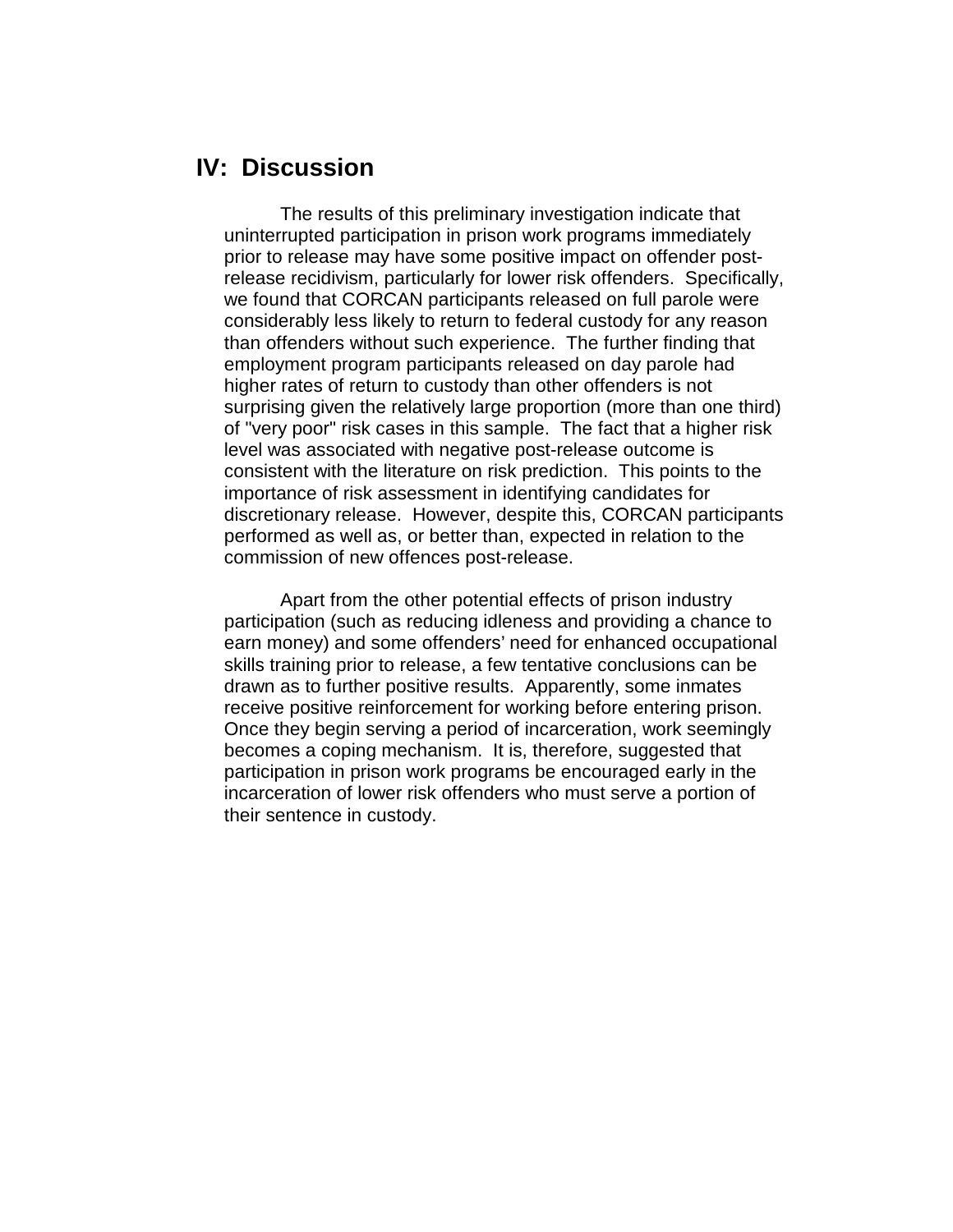## **V: References**

Andrews, D. A., & Bonta, J. (1994). The psychology of criminal conduct. Cincinnati: Anderson.

Glaser, D. (1964). The effectiveness of a prison and parole system. New York: Bobbs-Merrill.

Gottfredson, M. R. (1980). Treatment destruction techniques. In R. R. Ross & P. Gendreau, Effective correctional treatment. Toronto: Butterworths.

Hylton, J. H. (1979/80). Evaluating correctional programs: The case for qualitative research. Crime and/et Justice, 7/8, 198-208.

Knox, G. W., & Stacey, W. A. (1978). Determinants of employment success among ex-offenders. Offender Rehabilitation, 2, 205-214.

Markley, H., Flynn, K., Bercaw-Dooen, S. (1983). Offender skills training and employment success: An evaluation of Outcomes. Corrective and Social Psychiatry and Journal of Behavior Technology Methods and Therapy, 29, 1-11.

Miller, N., Funke, G. S., & Grieser, R. C. (1983). Prison industries in transition. Federal Probation, 47, 24-31.

Moors, D., & Naoum, S. (1982). Evaluation of the industries pilot project at Joyceville. Ottawa: Correctional Service Canada.

Motiuk, L. L., & Porporino, F. (1988). Offender risk/needs assessment: A study of conditional releases. Ottawa: Correctional Service Canada.

Motiuk, L. L., & Brown, S. (1994). Offender needs identification and analysis in community corrections. Forum on Corrections Research, 6 (3), 14-16.

Nouwens, T., Motiuk, L. L., & Boe, R. (1993). So you want to know the recidivism rate. Forum on Corrections Research, 5 (3), 22-26.

Parker, W. C. (1978). Offender training and employment: The potential of prison industries. In Crime and employment issues. The